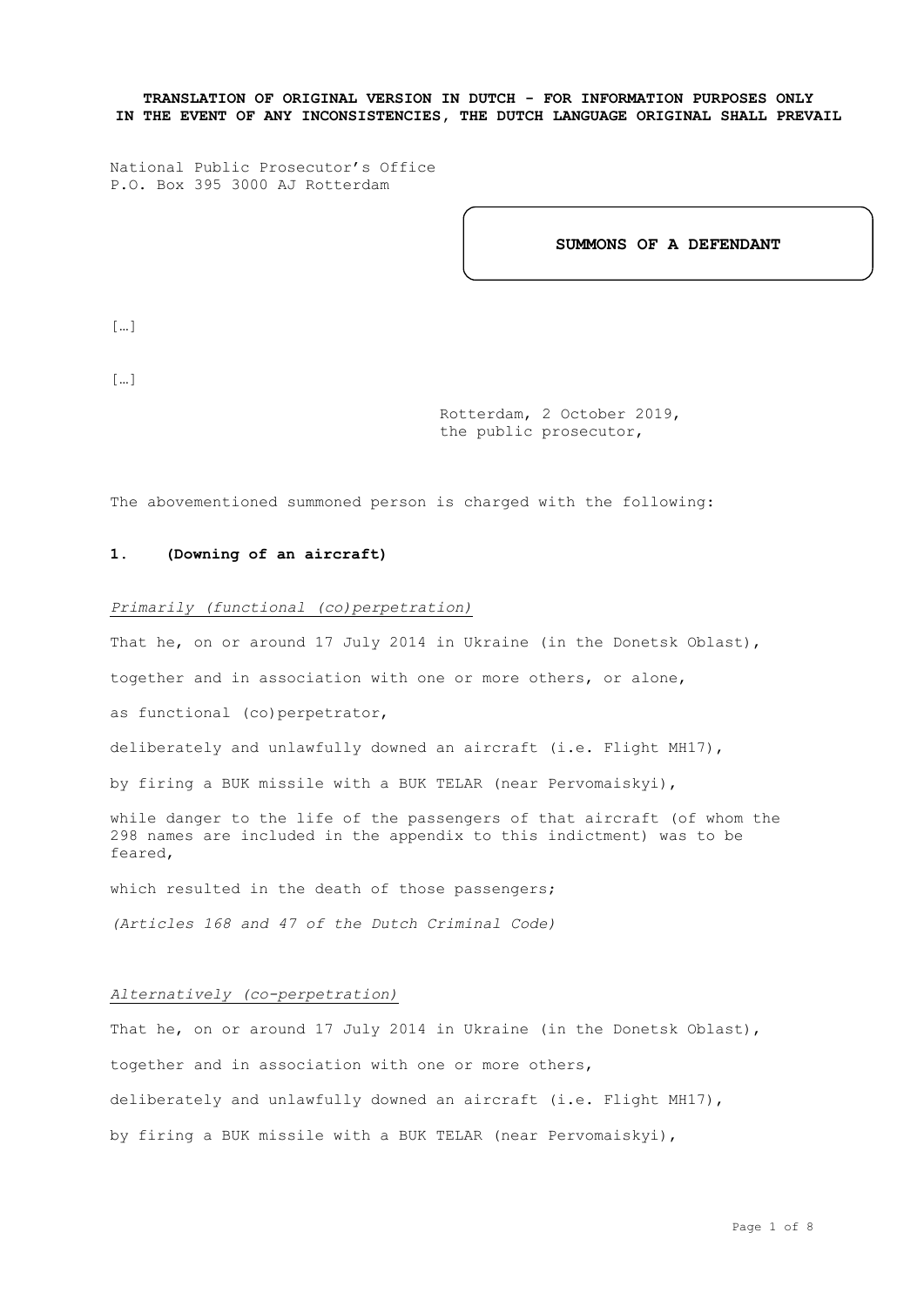while danger to the life of the passengers of that aircraft (of whom the 298 names are included in the appendix to this indictment) was to be feared,

which resulted in the death of those passengers;

*(Articles 168 and 47 of the Dutch Criminal Code)*

#### *More alternatively (co-perpetration of instigation)*

That one or more others, on or around 17 July 2014 in Ukraine (in the Donetsk Oblast),

together and in association, or alone,

deliberately and unlawfully downed an aircraft (i.e. Flight MH17),

by firing a BUK missile with a BUK TELAR (near Pervomaiskyi),

while danger to the life of the passengers of that aircraft (of whom the 298 names are included in the appendix to this indictment) was to be feared,

which resulted in the death of those passengers;

being an offence which was intentionally instigated by the defendant, together and in association with one or more others, at least alone,

in or around the period from 8 June 2014 up to and including 17 July 2014, in Ukraine (and the Russian Federation),

by abuse of authority and/or the provision of opportunity, means and/or information,

by (using their/his authoritative position):

- requesting and/or ordering (or letting another request and/or order) the provision of a (Russian) air defence system (with crew),
- announcing (or letting another announce) the need for air defence for the armed struggle of the so called Donetsk People's Republic (around Stepanivka and Marynivka) to the commander(s) and/or crew of that BUK TELAR,
- announcing (or letting another announce) a suitable (firing) location to the crew and/or supervisor(s) and/or transporter(s) of that BUK TELAR,
- providing (or letting another provide) the crew and/or supervisor(s) and/or transporter(s) of that BUK TELAR with a telephone with a Ukrainian telephone number in order to be able to communicate effectively with other persons involved,
- transporting and/or escorting (or letting another transport and/or escort) that BUK TELAR and/or the crew of that vehicle (for part of the trajectory) to the firing location near the city of Pervomaiskyi,

and/or

- guarding and/or hiding (or letting another guard and/or hide) that BUK TELAR;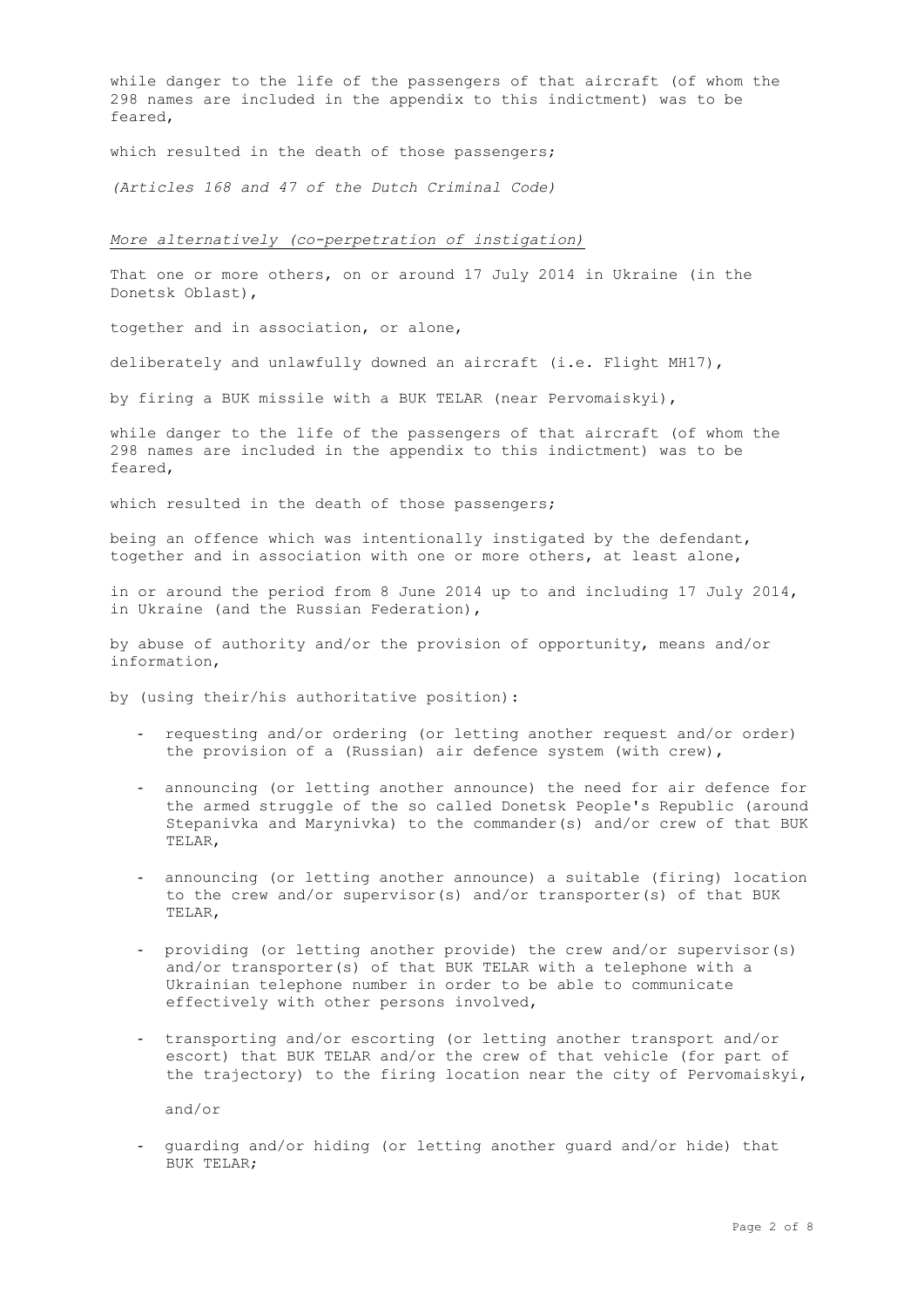*(Articles 168 and 47 of the Dutch Criminal Code)*

### *Most alternatively (complicity)*

That one or more others, on or around 17 July 2014 in Ukraine (in the Donetsk Oblast),

together and in association, at least alone,

deliberately and unlawfully downed an aircraft (i.e. Flight MH17),

by firing a BUK missile with a BUK TELAR (near Pervomaiskyi),

while danger to the life of the passengers of that aircraft (of whom the 298 names are included in the appendix to this indictment) was to be feared,

which resulted in the death of those passengers,

while the defendant, for the purpose of and/or during the commission of that offence,

together and in association with one or more others, or alone,

in or around the period from 8 June 2014 up to and including 17 July 2014, in Ukraine (in the Donetsk Oblast),

intentionally provided the opportunity and/or means and/or information and/or intentionally aided and abetted

by:

- announcing (or letting another announce) the need for air defence for the armed struggle of the so called Donetsk People's Republic (around Stepanivka and Marynivka) to the commander(s) and/or crew of that BUK TELAR,
- announcing (or letting another announce) a suitable (firing) location to the crew and/or supervisor(s) and/or transporter(s) of that BUK TELAR,
- providing (or letting another provide) the crew and/or supervisor(s) and/or transporter(s) of that BUK TELAR with a telephone with a Ukrainian telephone number in order to be able to communicate effectively with other persons involved,
- transporting and/or escorting (or letting another transport and/or escort) that BUK TELAR and/or the crew of that vehicle (for part of the trajectory) to the firing location near the city of Pervomaiskyi,

and/or

- guarding and/or hiding (or letting another guard and/or hide) that BUK TELAR;

*(Articles 168, 47 and 48 of the Dutch Criminal Code)*

## **2. (Murder/manslaughter)**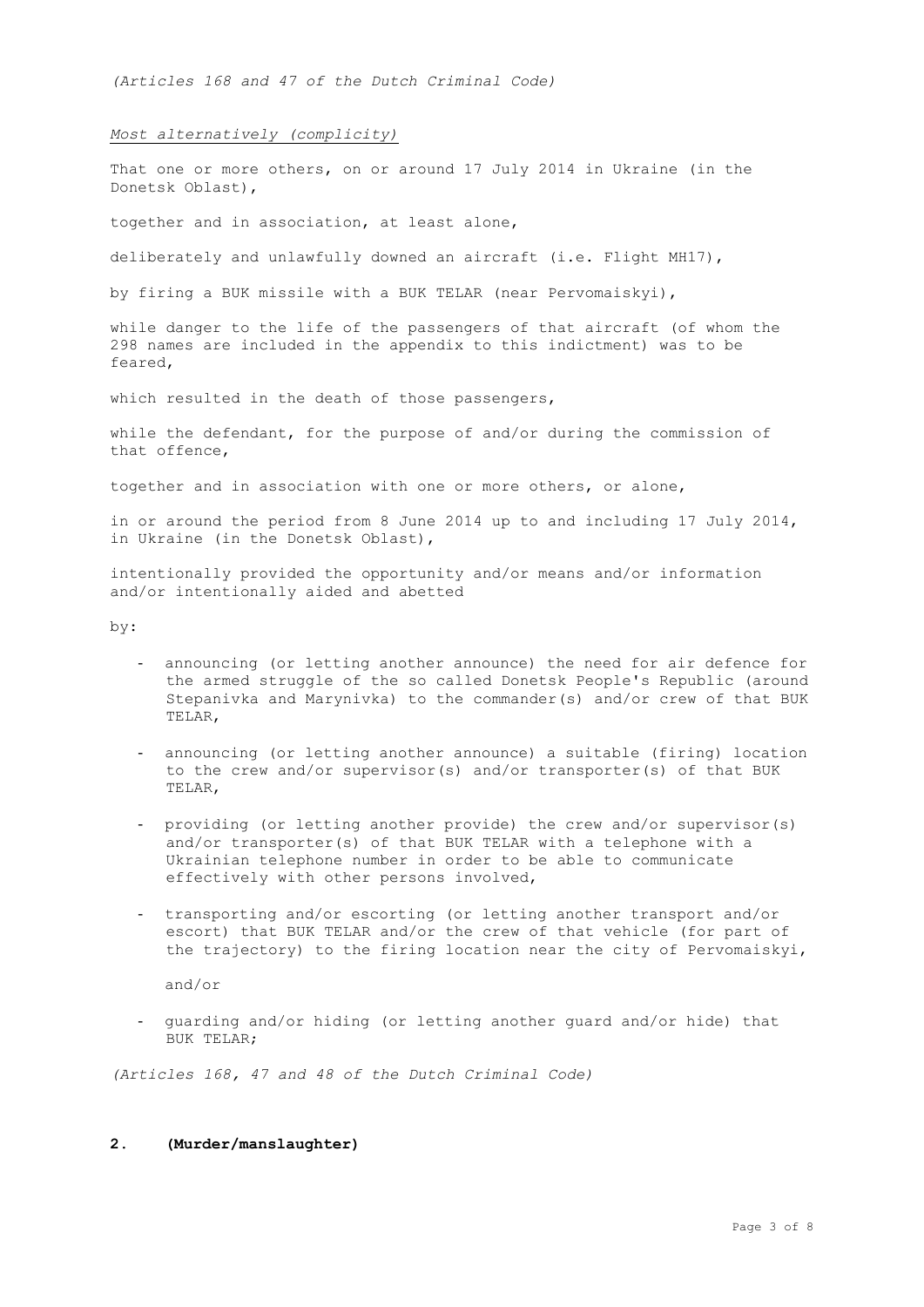#### *Primarily (functional (co-)perpetration)*

That he, on or around 17 July 2014, in Ukraine (in the Donetsk Oblast) together and in association with one or more others, at least alone, as a functional (co-)perpetrator intentionally (and with premeditation)

took the lives of the passengers of an aircraft (i.e. Flight MH17) (of whom the 298 names are included in the appendix to this indictment)

by firing a BUK missile at that aircraft with a BUK TELAR (near Pervomaiskyi)

as a result of which that aircraft crashed and those passengers died; *(Articles 289, 287 and 47 of the Dutch Criminal Code)*

#### *Alternatively (co-perpetration)*

That he, on or around 17 July 2014, in Ukraine (in the Donetsk Oblast)

together and in association with one or more others,

intentionally (and with premeditation)

took the lives of the passengers of an aircraft (i.e. Flight MH17) (of whom the 298 names are included in the appendix to this indictment)

by firing a BUK missile at that aircraft with a BUK TELAR (near Pervomaiskyi)

as a result of which that aircraft crashed and those passengers died;

*(Articles 289, 287 and 47 of the Dutch Criminal Code)*

#### *More alternatively (co-perpetration of instigation)*

That one or more others, on or around 17 July 2014, in Ukraine (in the Donetsk Oblast)

together and in association, or alone,

intentionally (and with premeditation)

took the lives of the passengers of an aircraft (i.e. Flight MH17) (of whom the 298 names are included in the appendix to this indictment)

by firing a BUK missile at that aircraft with a BUK TELAR (near Pervomaiskyi)

as a result of which that aircraft crashed and those passengers died;

which offence was intentionally instigated by the defendant, together and in association with one or more others, at least alone,

in or around the period from 8 June 2014 up to and including 17 July 2014, in Ukraine (and the Russian Federation),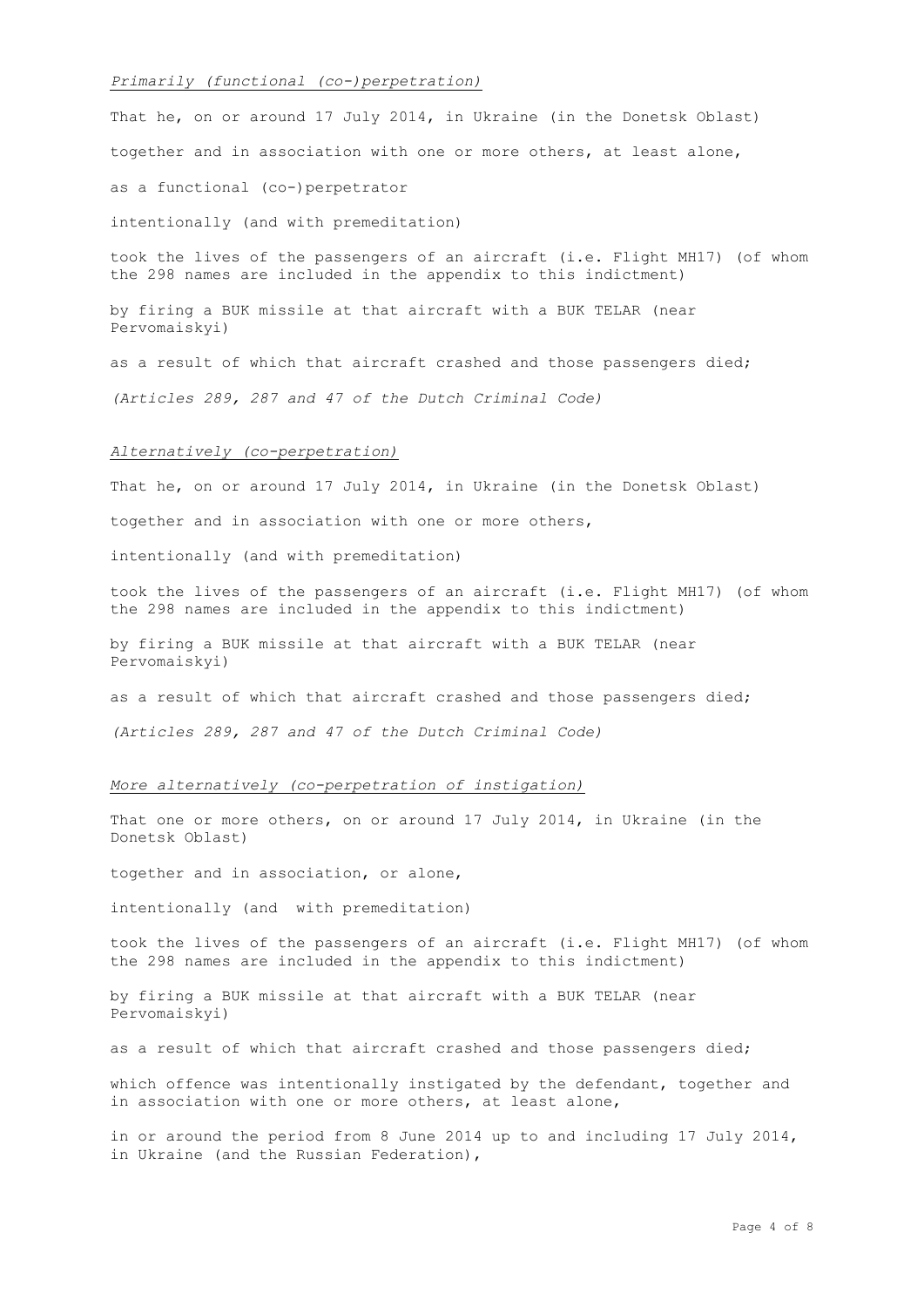by abuse of authority and/or the provision of the opportunity, means and/or information,

- by (using their/his authoritative position):
	- requesting and/or ordering (or letting another request and/or order) the provision of a (Russian) air defence system (with crew),
	- announcing (or letting another announce) the need for air defence for the armed struggle of the so called Donetsk People's Republic (around Stepanivka and Marynivka) to the commander(s) and/or crew of that BUK TELAR,
	- announcing (or letting another announce) a suitable (firing) location to the crew and/or supervisor(s) and/or transporter(s) of that BUK TELAR,
	- providing (or letting another provide) the crew and/or supervisor(s) and/or transporter(s) of that BUK TELAR with a telephone with a Ukrainian telephone number in order to be able to communicate effectively with other persons involved,
	- transporting and/or escorting (or letting another transport and/or escort) that BUK TELAR and/or the crew of that vehicle (for part of the trajectory) to the firing location near the city of Pervomaiskyi,

and/or

- guarding and/or hiding (or letting another guard and/or hide) that BUK TELAR;

*(Articles 289, 287 and 47 of the Dutch Criminal Code)*

### *Most alternatively (co-perpetration of complicity)*

That one or more others, on or around 17 July 2014 in Ukraine (in the Donetsk Oblast),

together and in association, at least alone,

intentionally (and y with premeditation)

took the lives of the passengers of an aircraft (i.e. flight MH17) (of whom the 298 names are included in the appendix to this indictment)

by firing a BUK missile at that aircraft with a BUK TELAR (near Pervomaiskyi)

as a result of which that aircraft crashed and those passengers died,

while the defendant, for the purpose of and/or during the commission of that offence,

together and in association with one or more others, at least alone,

in or around the period from 8 June 2014 up to and including 17 July 2014, in Ukraine (in the Donetsk Oblast),

intentionally provided the opportunity and/or means and/or information and/or intentionally aided and abetted

by: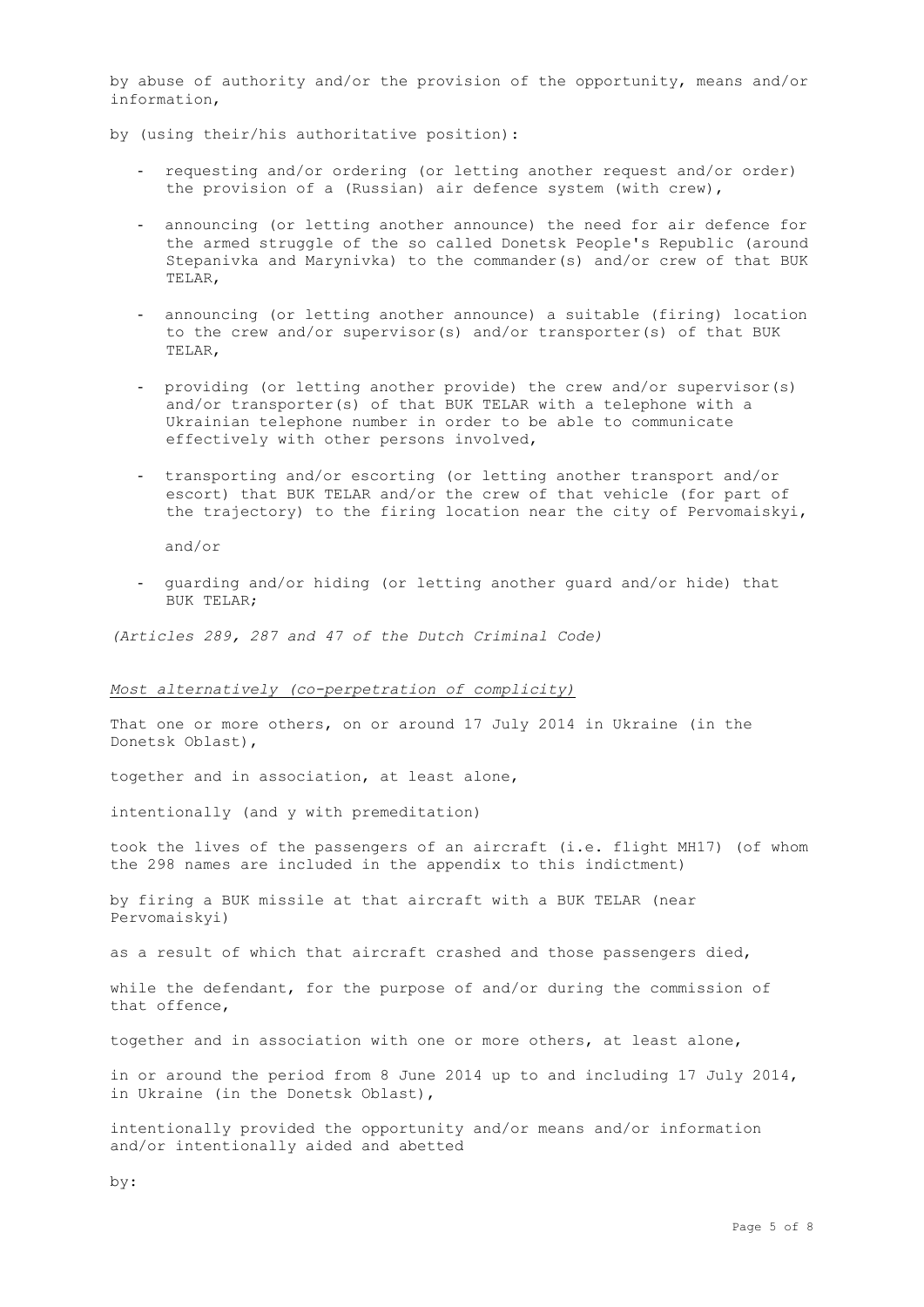- announcing (or letting another announce) the need for air defence for the armed struggle of the so called Donetsk People's Republic (around Stepanivka and Marynivka) to the commander(s) and/or crew of that BUK TELAR,
- announcing (or letting another announce) a suitable (firing) location to the crew and/or supervisor(s) and/or transporter(s) of that BUK TELAR,
- providing (or letting another provide) the crew and/or supervisor(s) and/or transporter(s) of that BUK TELAR with a telephone with a Ukrainian telephone number in order to be able to communicate effectively with other persons involved,
- transporting and/or escorting (or letting another transport and/or escort) that BUK TELAR and/or the crew of that vehicle (for part of the trajectory) to the firing location near the city of Pervomaiskyi,

and/or

- guarding and/or hiding (or letting another guard and/or hide) that BUK TELAR;

*(Articles 289, 287, 47 and 48 of the Dutch Criminal Code)*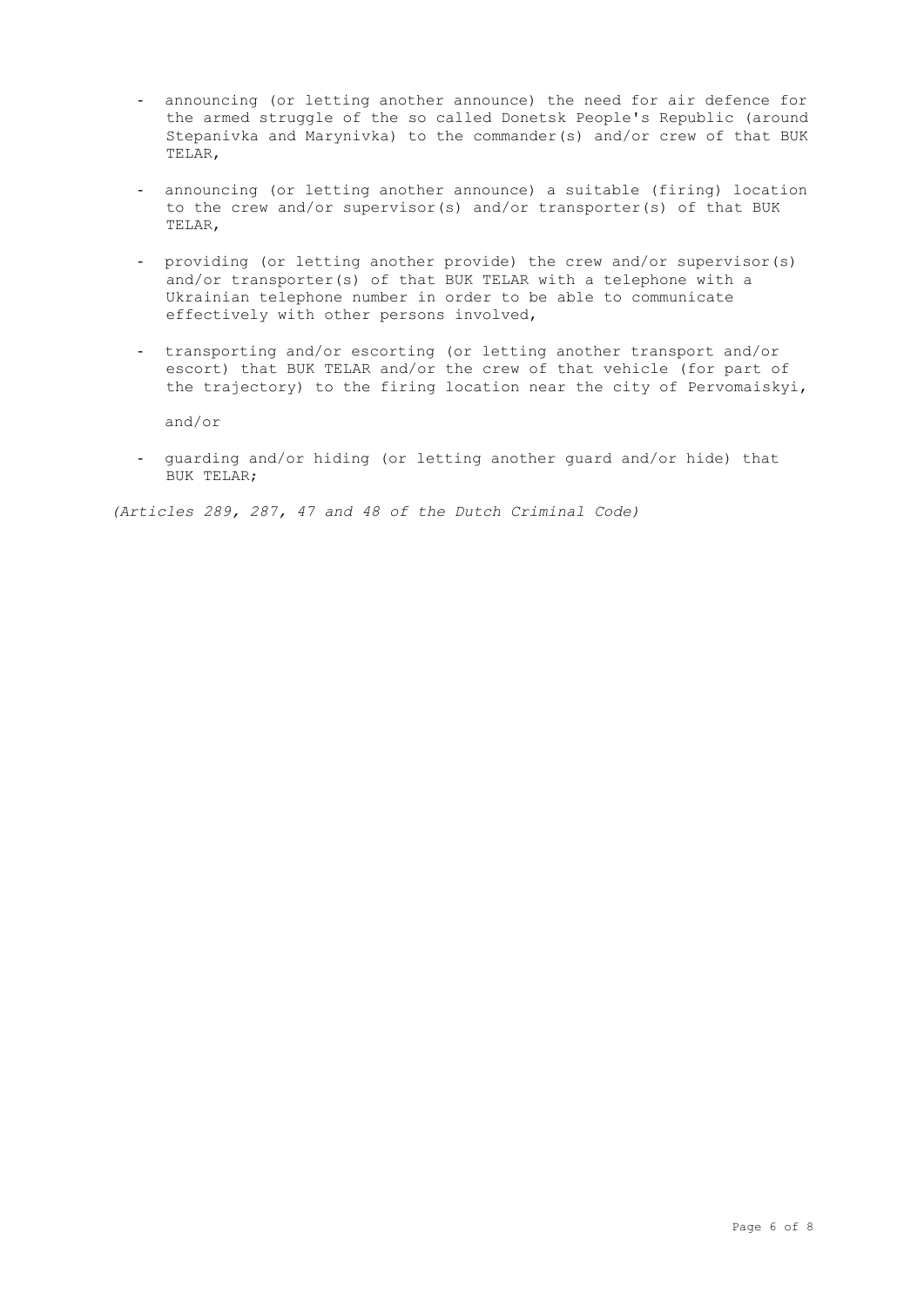## **Explanation of the Legal Proceedings**

### **1. Attendance at the hearing**

You have the right to be present at the hearing of your case, but you are not obliged to appear. If the court finds it necessary for you to be present at the hearing, it may oblige you to do so. If you fail to appear, the court may ultimately have you forcibly collected by the police (Article 278 of the Code of Criminal Procedure).

If you do not appear, you can be defended by a Dutch lawyer during the trial (Article 279 of the Code of Criminal Procedure). A verbal authorisation is sufficient. If your authorised attorney appears at the hearing and you do not, it will be assumed that you were present in person during the further hearing of the case. If you do not appear and do not have yourself represented by a lawyer during the hearing, the court can also hear your case without you being present (Article 280 of the Code of Criminal Procedure).

If you want to be present at the hearing of your case, but are unable to appear for any reason, you can contact the public prosecutor via the channels listed below (under 13).

### **2. Representation by a lawyer**

You have the right to be represented by a Dutch lawyer. If you do not have a lawyer yet, you can request the Legal Aid Board for the assignment of a lawyer. For this purpose you can contact the *Juridisch Loket* (Legal Counter) at telephone number + 31-900-8020. If you are detained, a lawyer will be assigned to you.

If you need practical support in obtaining legal aid, you can contact the public prosecutor via the channels listed below (under 13).

### **3. Interpreter**

Translation by an interpreter in your own language will be provided for the hearing of your case.

### **4. Objection**

If you wish to submit a notice of objection against the writ of summons, you must do so within eight days after the service of this writ of summons and prior to the start of the hearing (Article 262 of the Code of Criminal Procedure) at the court registry. In your notice of objection you must state why you do not agree with this summons.

## **5. Request for postponement of the hearing**

You can ask the court to postpone the hearing of your case because, for example, you cannot adequately prepare yourself or because it is impossible for you to be present at the date and time stated in the summons. You must request the postponement of the hearing of your case as soon as possible after you have received the summons. You are required to do this in writing and state why you want the postponement. Send your request to the court registry. The court is not obliged to postpone the hearing.

### **6. Subsequent hearing dates**

The public prosecutor will ask the court to hear your criminal case during different session days. If you cannot attend on the first day mentioned in the summons, you are requested to provide your contact details (email address and postal address) to the public prosecutor via the channels listed below (under 13). That way, the public prosecutor can inform you of the following hearing dates. These hearing dates will also be announced on the websit[e www.jitmh17.com.](http://www.jitmh17.com/)

#### **7. Taking note of the procedural documents**

You have the right to take note of the procedural documents or request copies thereof (Articles 30 and 32 of the Code of Criminal Procedure). You can address your request to the public prosecutor via the channels listed below (under 13).

### **8. Witnesses and experts**

The public prosecutor may call witnesses and experts to appear at the hearing. You have the right to bring witnesses and experts to the hearing yourself. It is appreciated that you inform the public prosecutor about this in advance. The costs related to this will be at your own expense. You may also request the public prosecutor to call witnesses and experts. You need to do this in a letter to the public prosecutor, at least 10 days prior to the date of the hearing. In case the writ of summons is served later than 14 days before the hearing, you will have to request the public prosecutor to call up witnesses and experts within 4 days after the service, but at the latest 3 days before the hearing. You need to describe these witnesses and/or experts by mentioning their name, profession and address. The public prosecutor is not obliged to call up any witnesses and experts requested by you. If you do not agree with the decision of the public prosecutor, you may mention this to the court during the hearing (Article 263 Code of Criminal Procedure).

#### **9. Persons entitled to speak and injured parties**

In your criminal case, the next of kin of the victims mentioned in the indictment are allowed to use their right to speak. They can also join as an injured party and submit a claim for compensation. The next of kin who wish to make use of these rights will be called to attend the hearing.

### **10. The judgment**

If this writ of summons was delivered to you in person, or if you or your authorised lawyer were present at the hearing or a subsequent session, the judgment is irrevocable after 14 days. This will also apply when a situation has arisen by which you knew on beforehand what the date of the hearing or subsequent session would be (Article 408 Code of Criminal Procedure).